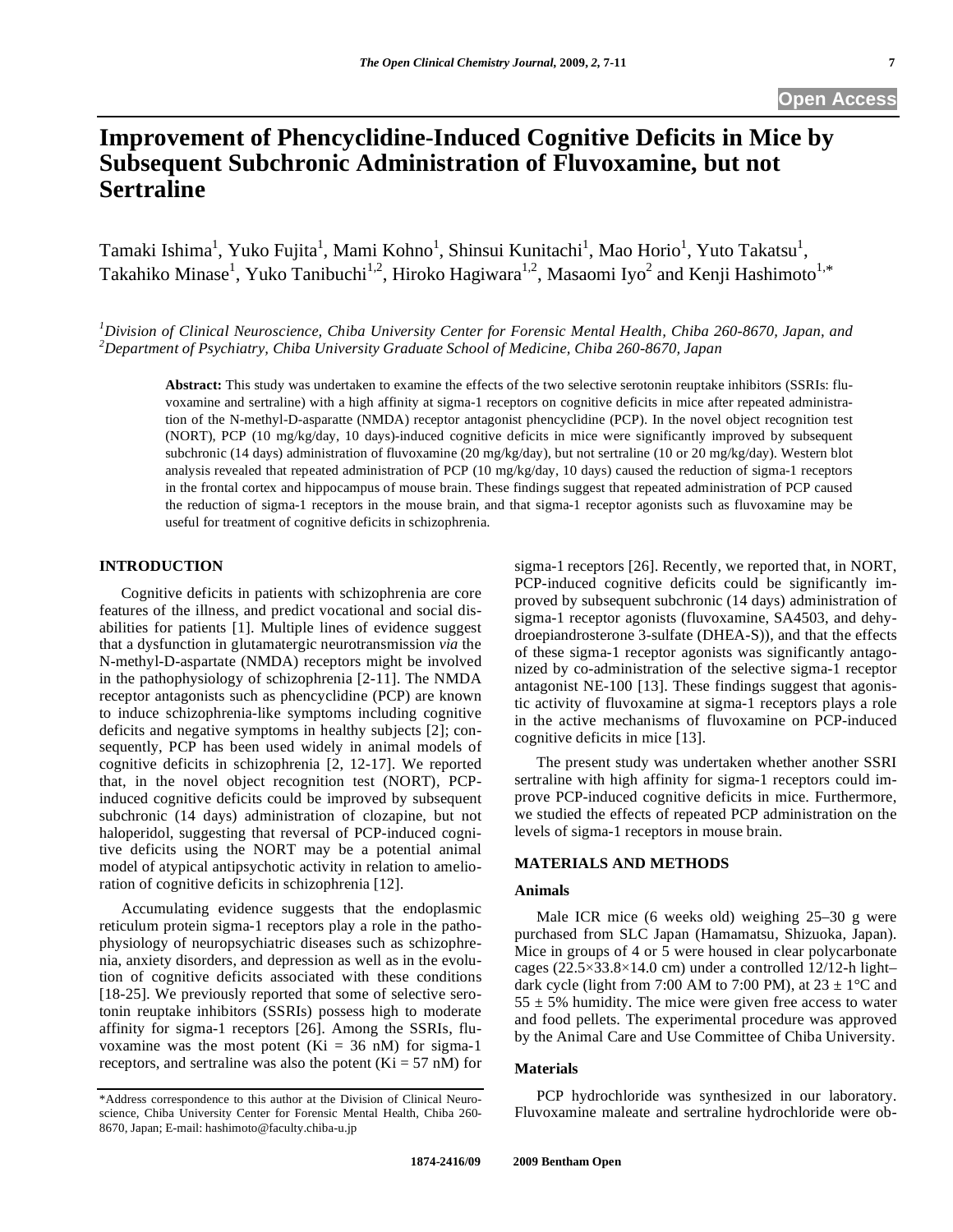tained from Solvay Seiyaku K.K., (Tokyo, Japan) and Toronto Research Chemicals Inc. (North York, ON, Canada), respectively. Other drugs were purchased from commercial sources. The doses of fluvoxamine (20 mg/kg) and sertraline (10 or 20 mg/kg) had been shown to be effective *in vivo* as reported previously [13, 27].

#### **Drug Administration**

 Saline (10 ml/kg) or PCP (10 mg/kg expressed as a hydrochloride salt) was administered subcutaneously (s.c.) for 10 days (once daily on days 1-5, 8-12) as reported previously [12-17]. In the subchronic (14 days) administration experiment, three days (day 15) after the final administration of saline or PCP, vehicle or drugs was administered i.p. into mice. This treatment was continued for 14 consecutive days (once daily on days 15-28). The training session of the NORT was performed 24 hours after the final administration, and the retention test session was performed 24 hours after the training session as described below.

#### **Novel Object Recognition Test (NORT)**

 NORT was performed as previously reported [12-17]. The apparatus for this task consisted of a black open field box (50.8-50.8-25.4 cm). Before the test, mice were habituated in the box for 3 days. During a training session, two objects (various objects differing in shape and color but similar in size) were placed in the box 35.5 cm apart (symmetrically), and each animal was allowed to explore in the box for 5 minutes. The animals were considered to be exploring the object when the head of the animal was facing the object within 2.54 cm of the object or when any part of the body, except for the tail, was touching the object. The time that mice spent exploring each object was recorded. After training, mice were immediately returned to their home cages, and the box and objects were cleaned with 75% ethanol to avoid any possible instinctive odorant cues. Retention tests were carried out at one–day intervals following the respective training. During the retention test each mouse was placed back into the same box in which one of the objects used during training was replaced by a novel one. The mice were then allowed to explore freely for 5 minutes, and the time spent exploring each object was recorded. Throughout the experiments, the objects were used in a counter-balanced manner in terms of their physical complexity and emotional neutrality. A preference index, i.e., the ratio of the amount of time spent exploring any one of the two objects (training session) or the novel one (retention test session) over the total time spent exploring respective to both objects, was used to measure memory performance.

#### **Western Blotting**

 Saline (10 ml/kg/day) or PCP (10 mg/kg/day) was administered s.c. for 10 days (once daily on days 1-5, 8-12). Three days (days 15) after the final administration of saline or PCP (10 mg/kg/day for 10 days), mice were sacrificed by decapitation. Then, frontal cortex and hippocampus were dissected on ice, and stored at -80°C.

 Briefly, brain tissue was homogenized in 10 vol of 5 mM Tris/HCl (pH 7.4) containing 0.32 M sucrose and centrifuged for 10 min at 1,000 x g. The resulting supernatant was recentrifuged for 10 min at 40,000 x g to obtain the crude membrane fraction. The pellet was washed twice in buffer and resuspended in the solution including 0.1 mg/mL aprotinin, 0.1 mg/mL pepstatin,  $2.5 \mu$ g/mL phenylmethylsulfonyl fluoride, and  $1\%$  Tween 20. Aliquots (50  $\mu$ g protein) of the membranes were incubated for 5 min at 95°C with an equal volume of 125 mM Tris/HCl, pH 6.8, 20% glycerol, 0.1% bromphenol blue,  $10\%$   $\beta$ -mercaptoethanol,  $4\%$  SDS, and subjected to SDS-PAGE using 10% mini-gels (Mini Protean II; Bio-Rad, Hercules, CA, USA). Proteins were transferred onto PVDF membranes using a Trans Blot Mini Cell (Bio-Rad, Hercules, CA, USA). For immunodetection, the blots were blocked for 1-2 h in TBST (50 mM Tris/HCl, pH 7.8, 0.13 M NaCl, 0.1% Tween 20) containing 5% nonfat dry milk at room temperature (RT), followed by incubation with goat anti-sigma-1 receptor antibody (1:250, Cat. No: SC-16203, Santa Cruz Biotechnology, Inc., Santa Cruz, CA, USA) overnight at 4°C in TBST/5% blocker. The blots were washed five times with TBST. Incubation with the secondary antibody (Santa Cruz Biotechnology, Inc., Santa Cruz, CA, USA) was performed for 1 h at RT. After extensive washing, immunoreactivity was detected by ECL plus Western Blotting Detection system (GE Healthcare Bioscience, UK). Images were captured using a Fuji LAS3000-mini imaging system (Fujifilm, Tokyo, Japan), and immunoreactive bands were quantified.  $\beta$ -Actin immunoreactivity was used to monitor equal sample loading. The levels of sigma-1 receptors in the PCP-treated mice were expressed as a percentage of those of saline-treated mice (control).

#### **Statistical Analysis**

Data are expressed as means  $\pm$  S.E.M. Statistical analysis was performed using Student t-test or one-way analysis of variance analysis (ANOVA) and the *post hoc* Bonferroni test. The *p* values less than 0.05 were considered statistically significant.

### **RESULTS**

 In the NORT, repeated administration of PCP (10 mg/kg/day for 10 days) caused significant cognitive deficits in mice, consistent with previous reports [12-17]. We found that PCP-induced cognitive deficits were significantly improved after subsequent subchronic (14 days) administration of fluvoxamine (20 mg/kg/day), but not sertraline (10 or 20 mg/kg/day). The effect of fluvoxamine (20 mg/kg) on PCPinduced cognitive deficits is consistent with a previous study [13].

 In the training session, one-way ANOVA revealed that the exploratory preferences of five groups were not significantly different (F [4, 72] = 1.202, p=0.317) (Fig. **1**). However, one-way ANOVA did reveal significant differences in the exploratory preferences of the five groups in the retention test sessions (F [4, 72] = 14.27, p<0.001) (Fig. **1**). The *post hoc* Bonferroni test indicated that the exploratory preference of the PCP plus vehicle-treated group was significantly  $(p<0.001)$  lower than that of the PCP plus fluvoxamine (20 mg/kg/day)-treated group, but not of groups treated with PCP plus sertraline (10 or 20 mg/kg/day) (Fig. **1**). In contrast, there was no difference between vehicle-treated group and PCP plus fluvoxamine (20 mg/kg/day)-treated group although the difference failed to reach statistical significance (p=0.065) (Fig. **1**).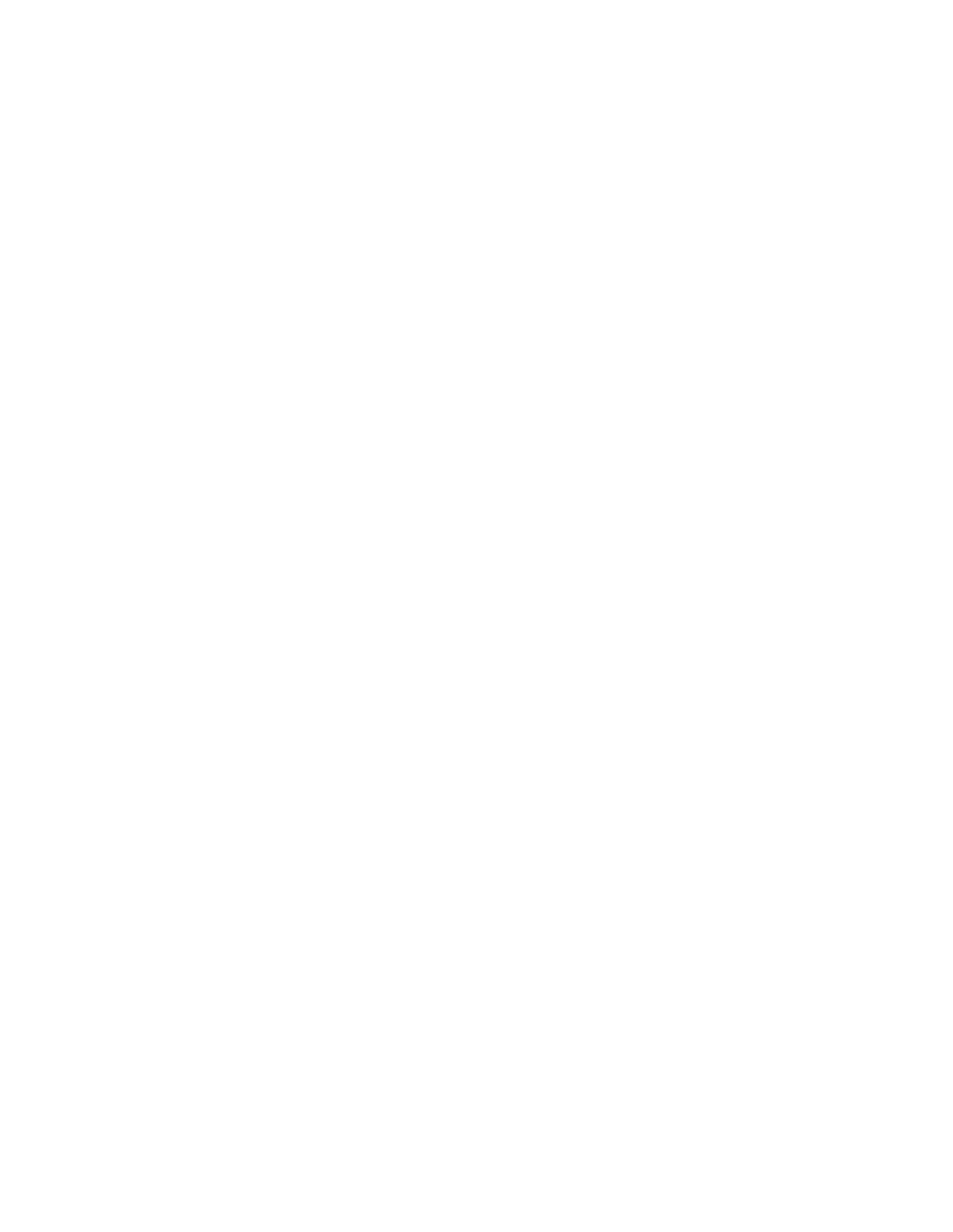SSRIs at sigma-1 receptors. Takebayashi *et al*. [28] reported that antidepressants including fluvoxamine significantly could enhance nerve growth factor (NGF)-induced neurite sprouting in PC12 cells, and that NE-100 blocked the enhancements by these antidepressants, suggesting the role of sigma-1 receptor agonism in the mechanism of action of fluvoxamine [28]. Recently, we found that, unlike to fluvoxamine, sertraline did not enhance the NGF-induced neurite sprouting in PC12 cells [29]. These finings suggest that fluvoxamine and sertraline may exert as an agonist and an antagonist at sigma-1 receptors, respectively [29]. Taken together, it is likely that the discrepancy of pharmacological action (agonist *vs*. antagonist) for sigma-1 receptors might contribute to the discrepancy of these two SSRIs on PCPinduced cognitive deficits although a further detailed study is necessary.

 Another possibility may be due to anti-cholinergic effect of sertraline. It is known that, unlike to fluvoxamine  $(Ki =$ 31,200 nM), sertraline binds to muscarinic receptors with a moderate affinity (Ki =427 nM) [23, 30]. Potent anticholinergic activity may produce the unpleasant side effects including cognitive deficits and memory loss [23, 24]. Thus, it is likely that anti-cholinergic activity of sertaline may play a role in the mechanism of lack of this drug on PCP-induced cognitive deficits in mice.

 In this study, we found that repeated PCP administration caused the reduction of sigma-1 receptors in mouse brain. This is the first report demonstrating that administration of PCP significantly decreased the density of sigma-1 receptors in the brain. It is well known that sigma-1 receptors might modulate the NMDA receptors in the brain [18, 19, 21, 22, 24, 31]. However, the precise mechanism(s) underlying how repeated PCP administration could modulate sigma-1 receptors in the brain are currently unknown. Postmortem human brain study demonstrated decreased expression of cerebral cortical sigma-1 receptors in schizophrenic patients [32], suggesting that decreased levels of sigma-1 receptors in brain with schizophrenic patients may be implicated in the cognitive deficits of schizophrenia. Recently, we reported a case that adjunctive therapy of fluvoxamine improved cognitive impairments in a schizophrenic patient [33]. In addition, a brain imaging study using positron emission tomography demonstrated that fluvoxamine binds to sigma-1 receptors in intact human brain, suggesting that sigma-1 receptors play a role in the mechanism of action of fluvoxamine [34]. Therefore, it is likely that sigma-1 receptor agonism of fluvoxamine may be involved in the mechanism of action of this drug on cognitive deficits in schizophrenia [35].

## **CONCLUSIONS**

 The present study suggests that the adjunctive medication of sigma-1 receptor agonists such as fluvoxamine might potentially be used for the treatment of cognitive deficits of schizophrenia. A double-blinded, placebo-controlled study of fluvoxamine in schizophrenic patients is currently underway at Chiba University Hospital.

#### **ACKNOWLEDGEMENTS**

 This study is partly supported by a grant from the Ministry of Education, Culture, Sports, Science, and Technology of Japan (to K.H.).

#### **CONFLICT OF INTEREST**

 Ms. Ishima, Ms. Fujita, Ms. Kohno, Mr. Kunitachi, Ms. Horio, Mr. Takatsu, Mr. Minase, Ms. Hagiwara and Dr. Tanibuchi report no competing interests. Dr. Iyo reports receiving the speaker fees from Janssen, Meiji Seika, Asteras, Dainippon-Sumitomo, GlaxoSmithKline, Novartis, Eli Lilly, Pfizer, and Otsuka. Dr. Hashimoto reports receiving the speaker fees from Solvay, Meiji Seika, Asteras, Dainippon-Sumitomo, Eli Lilly, Pfizer, Janssen, and Otsuka.

#### **ABBREVIATIONS**

| $ANOVA =$   |     | Analysis of variance analysis          |
|-------------|-----|----------------------------------------|
| DHEA-S      | $=$ | Dehydroepiandsterone-sulfate           |
| NGF         | $=$ | Nerve growth factor                    |
| <b>NMDA</b> | $=$ | N-methyl-D-aspartate                   |
| <b>NORT</b> | $=$ | Novel object recognition test          |
| <b>PCP</b>  | $=$ | Phencyclidine                          |
| SSRI        | $=$ | Selective serotonin reuptake inhibitor |
|             |     |                                        |

#### **REFERENCES**

- [1] Green, M.F.; Nuechterlein, K.H.; Gold, J.M.; Barch, D.M.; Cohen, J.; Essock, S.; Fenton, W.S.; Frese, F.; Goldberg, T.E.; Heaton, R.K.; Keefe, R.S.; Kern, R.S.; Kraemer, H.; Stover, E.; Weinberger, D.R.; Zalcman, S.; Marder, S.R. Approaching a consensus cognitive battery for clinical trials in schizophrenia: the NIMH-MATRICS conference to select cognitive domains and test criteria. *Biol. Psychiatry*, **2004**, *56*, 301-307.
- [2] Javitt, D.C.; Zukin, S.R. Recent advances in the phencyclidine model of schizophrenia. *Am. J. Psychiatry*, **1991**, *148*, 1301-1308.
- [3] Olney, J.W.; Farber, N.B. Glutamate receptor dysfunction and schizophrenia. *Arch. Gen. Psychiatry*, **1995**, *52*, 998-1007.
- [4] Snyder, S.H.; Ferris, C.D. Novel neurotransmitters and their neuropsychitric relevance. *Am. J. Psychiatry*, **2000**, *157*, 25-30.
- [5] Goff, D.C.; Coyle, J.T. The emerging role of glutamate in the pathophysiology and treatment of schizophrenia. *Am. J. Psychiatry*, **2001**, *158*, 1367-1377.
- [6] Sawa, A.; Snyder, S.H. Schizophrenia: diverse approaches to a complex disease. *Science,* **2002**, *296*, 692-695.
- [7] Goff, D.C.; Coyle, J.T. Glutamatergic mechanisms in schizophrenia. *Annu. Rev. Pharmacol. Toxicol.,* **2002**, *42*, 165-179.
- [8] Hashimoto, K.; Fukushima, T.; Shimizu, E.; Komatsu, N.; Watanabe, H.; Shinoda, N.; Nakazato, M.; Kumakiri, C.; Okada, S.; Hasegawa, H.; Imai, K.; Iyo, M. Decreased serum levels of D-serine in patients with schizophrenia: evidence in support of the N-methyl-D-aspartate receptor hypofunction hypothesis of schizophrenia. *Arch. Gen. Psychiatry*, **2003**, *60*, 572-576.
- [9] Hashimoto, K.; Okamura, N.; Shimizu, E.; Iyo, M. Glutamate hypothesis of schizophrenia and approach for possible therapeutic drugs. *Curr. Med. Chem - CNS Agents*, **2004**, *4*, 147-154.
- [10] Hashimoto, K.; Shimizu, E.; Iyo, M. Dysfunction of glia-neuron communication in pathophysiology of schizophrenia. *Curr. Psychiatry Rev*., **2005**, *1*, 151-163.
- [11] Hashimoto, K.; Hattori, E. Chapter 4. Neurotransmission. In *Neurogenetics of Psychiatric Disorders*; Akira Sawa and Melvin G. McInnis, Ed., Informa Healthcare, New York, **2007**, pp. 81-100.
- [12] Hashimoto, K.; Fujita, Y.; Shimizu, E.; Iyo, M. Phencyclidineinduced cognitive deficits in mice are improved by subsequent subchronic administration of clozapine, but not haloperidol. *Eur. J. Pharmacol*., **2005**, *519*, 114-117.
- [13] Hashimoto, K.; Fujita, Y.; Iyo, M. Phencyclidine-induced cognitive deficits in mice are improved by subsequent subchronic administration of fluvoxamine: role of sigma-1 receptors. *Neuropsychopharmacology*, **2007**, *32*, 514-521.
- [14] Hashimoto, K.; Fujita, Y.; Ishima, T.; Chaki, S.; Iyo, M. Phencyclidine-induced cognitive deficits in mice are improved by subsequent subchronic administration of glycine transporter-1 inhibitor